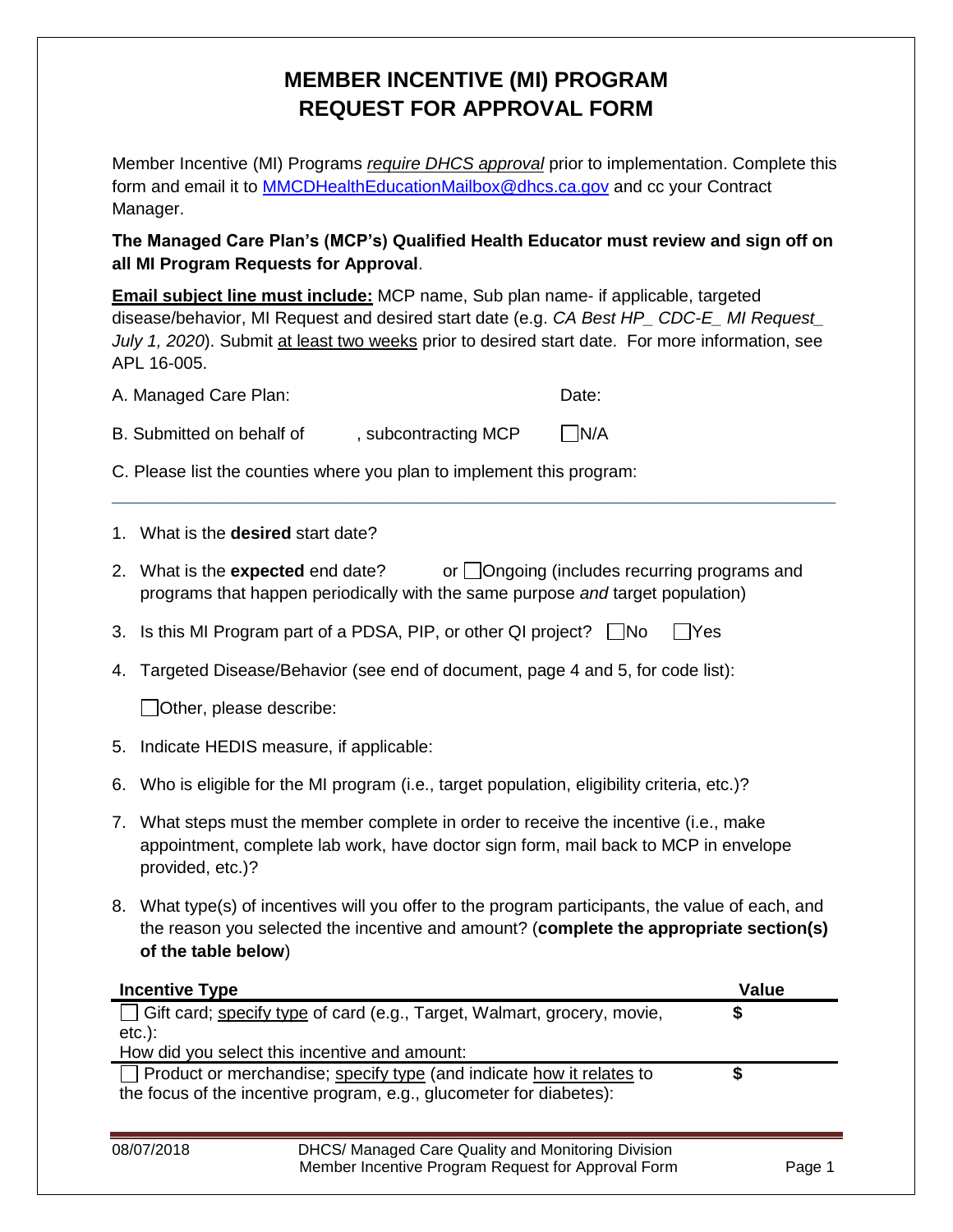| How did you select this incentive and amount:<br>\$<br>Transportation; specify type (e.g., vouchers or tokens for bus, taxi,<br>$etc.$ ):<br>How did you select this incentive and amount:<br>\$<br>Enrollment or monthly membership fees; specify type of membership:<br>How did you select this incentive and amount:<br>\$<br>Drawing/Raffle (specify drawing item(s) and maximum number of<br>drawing winners):<br>How did you select this incentive and amount:<br>\$<br>Points Rewards Program (how many points will be awarded?):<br>How did you select this incentive and amount:<br>\$<br>Other, please describe:<br>How did you select this incentive and amount:<br>Please acknowledge that your MCP has addressed the following in planning the<br><b>implementation</b> for this MI program: | How did you select this incentive and amount:<br>Tickets; specify type (e.g., movie, local events): | \$ |
|-----------------------------------------------------------------------------------------------------------------------------------------------------------------------------------------------------------------------------------------------------------------------------------------------------------------------------------------------------------------------------------------------------------------------------------------------------------------------------------------------------------------------------------------------------------------------------------------------------------------------------------------------------------------------------------------------------------------------------------------------------------------------------------------------------------|-----------------------------------------------------------------------------------------------------|----|
|                                                                                                                                                                                                                                                                                                                                                                                                                                                                                                                                                                                                                                                                                                                                                                                                           |                                                                                                     |    |
|                                                                                                                                                                                                                                                                                                                                                                                                                                                                                                                                                                                                                                                                                                                                                                                                           |                                                                                                     |    |
|                                                                                                                                                                                                                                                                                                                                                                                                                                                                                                                                                                                                                                                                                                                                                                                                           |                                                                                                     |    |
|                                                                                                                                                                                                                                                                                                                                                                                                                                                                                                                                                                                                                                                                                                                                                                                                           |                                                                                                     |    |
|                                                                                                                                                                                                                                                                                                                                                                                                                                                                                                                                                                                                                                                                                                                                                                                                           |                                                                                                     |    |
|                                                                                                                                                                                                                                                                                                                                                                                                                                                                                                                                                                                                                                                                                                                                                                                                           |                                                                                                     |    |
|                                                                                                                                                                                                                                                                                                                                                                                                                                                                                                                                                                                                                                                                                                                                                                                                           |                                                                                                     |    |
|                                                                                                                                                                                                                                                                                                                                                                                                                                                                                                                                                                                                                                                                                                                                                                                                           |                                                                                                     |    |
|                                                                                                                                                                                                                                                                                                                                                                                                                                                                                                                                                                                                                                                                                                                                                                                                           |                                                                                                     |    |
|                                                                                                                                                                                                                                                                                                                                                                                                                                                                                                                                                                                                                                                                                                                                                                                                           |                                                                                                     |    |
|                                                                                                                                                                                                                                                                                                                                                                                                                                                                                                                                                                                                                                                                                                                                                                                                           |                                                                                                     |    |
|                                                                                                                                                                                                                                                                                                                                                                                                                                                                                                                                                                                                                                                                                                                                                                                                           |                                                                                                     |    |
|                                                                                                                                                                                                                                                                                                                                                                                                                                                                                                                                                                                                                                                                                                                                                                                                           |                                                                                                     |    |
|                                                                                                                                                                                                                                                                                                                                                                                                                                                                                                                                                                                                                                                                                                                                                                                                           |                                                                                                     |    |
|                                                                                                                                                                                                                                                                                                                                                                                                                                                                                                                                                                                                                                                                                                                                                                                                           |                                                                                                     |    |
|                                                                                                                                                                                                                                                                                                                                                                                                                                                                                                                                                                                                                                                                                                                                                                                                           |                                                                                                     |    |
|                                                                                                                                                                                                                                                                                                                                                                                                                                                                                                                                                                                                                                                                                                                                                                                                           | 9.                                                                                                  |    |
|                                                                                                                                                                                                                                                                                                                                                                                                                                                                                                                                                                                                                                                                                                                                                                                                           |                                                                                                     |    |
|                                                                                                                                                                                                                                                                                                                                                                                                                                                                                                                                                                                                                                                                                                                                                                                                           |                                                                                                     |    |

MCP has determined how eligible members will be **identified** for the MI program

MCP has determined how eligible members will be **notified** of the MI program

MCP has considered how to **reduce barriers** for members to complete the required action

MCP has determined how to **verify** the member has completed the required action

MCP has considered challenges that may impact the overall **member completion rate**

MCP has determined whether and how to **notify providers** of the MI program

|                                     |  | MCP will inform members that gift cards cannot be used for purchasing tobacco, |  |  |
|-------------------------------------|--|--------------------------------------------------------------------------------|--|--|
| alcohol, or firearms, if applicable |  |                                                                                |  |  |

10. Please acknowledge that your MCP has addressed the following in planning the **evaluation** for this MI program:

MCP has a process in place to count the number of eligible members **identified** for the MI program

MCP has a process in place to count the number of members who **complete** the program requirements

MCP has a process in place to count the number of members who **received** the incentive or were **entered** into the drawing and **received** a prize from a drawing

MCP has determined how to assess the **planning** process for the MI program

MCP has determined how to assess the **implementation** process for the MI Program